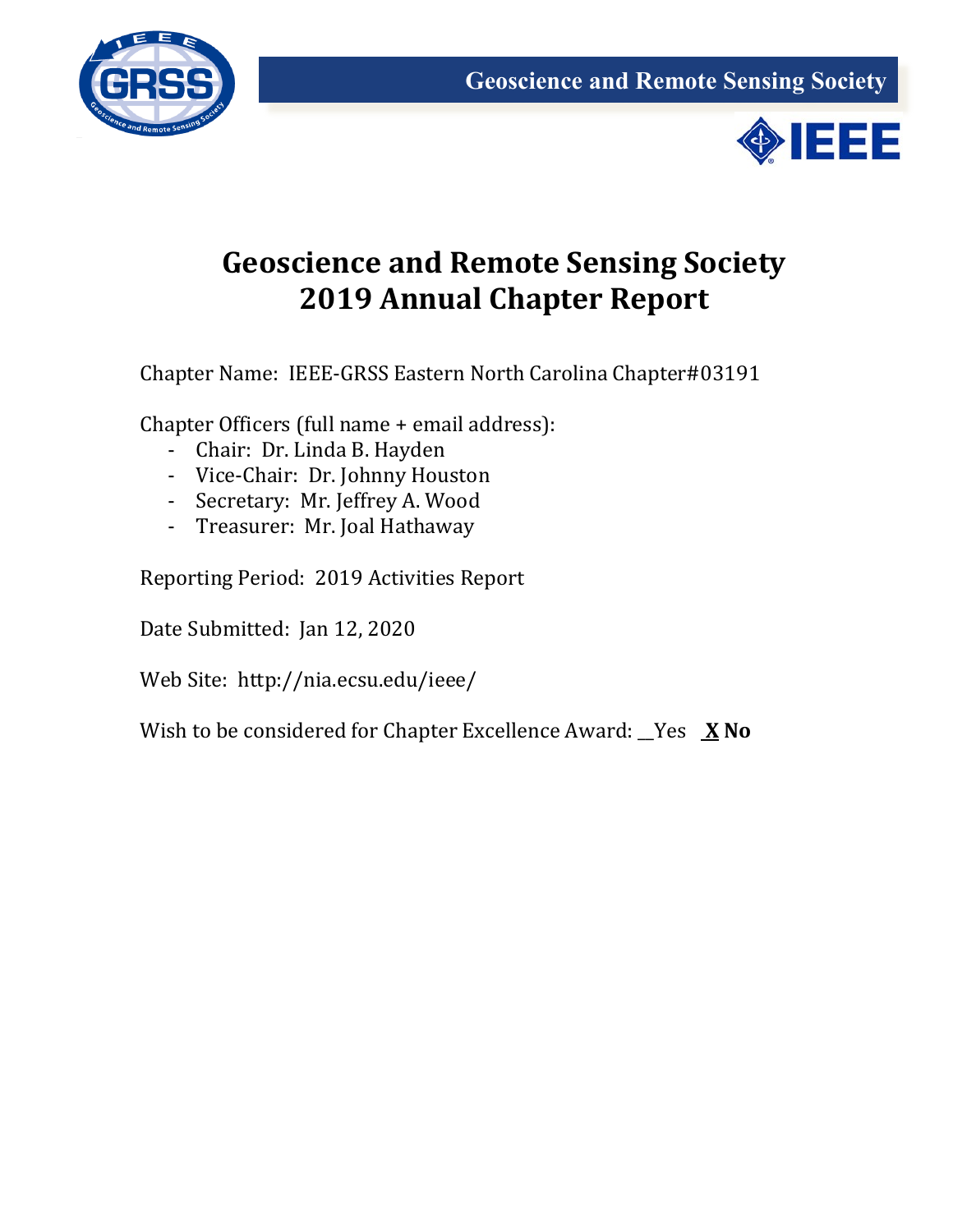Please provide explanation on activities and accomplishments in each of the following categories. Provide backup documentation to properly justify each entry. To be considered for a Chapter Excellence Award, all categories must be addressed. Each category will receive a score of 1-3 (3 being the highest). The Chapter with the highest overall score will win the award.

**1. Technical Seminars Organized: (for each seminar, provide speaker name, affiliation, date of visit, title of talk, number of people in attendance, location, whether the speaker was a GRSS Distinguished Lecturer, etc.)**

Title: NC Coast and Climate Change Date: THURSDAY APRIL 4, 2019 10:00 – 11:45 am Location: Rm 204, Gilchrist Complex Number of people in attendance: 24 Not a GRSS Distinguished Lecturer Speakers Dr. Timothy Goodale, Dr. Mike Piehler: Director, UNC Institute for the Environment (UNC-Chapel Hill) and Dr. Robert Y. George, George Institute/CERSER.

## **2. Other Technical Activities (technology initiatives, development of focused technical topics, instrumentation, etc.)**

Nothing to Report

**3. Education and Outreach (development or sponsorship of short courses, workshops, tutorials, open houses, etc.)**

The chapter has chosen to focus activities on enhanced learning of hydrology and atmospheric protocols while assisting local students and teachers in understanding these protocols. As such, Elizabeth City State University was selected by the National Aeronautics and Space Administration's Global Learning and Observations to benefit the Environment (GLOBE) program. This worldwide program brings together 112 international universities along with their students, teachers, scientist and citizens to promote science and learning about the environment.

Northeastern North Carolina and Southeastern Virginia, primary and secondary school will benefit from a variety of science, technology, engineering and mathematics programs. University and community college science and education majors with have opportunities to participate in local, regional, and national workshops, conferences, distance learning programs, and other unique activities.

The collaborative partners are the NASA's National GLOBE Office and Langley Research Center's Science Directorate, North Carolina Space Grant Office, and ECSU's Computational Mathematics and Computations Office and its STEM Academy. ECSU' s leading representatives are Dr. Linda Hayden and Dr. Timothy Goodale.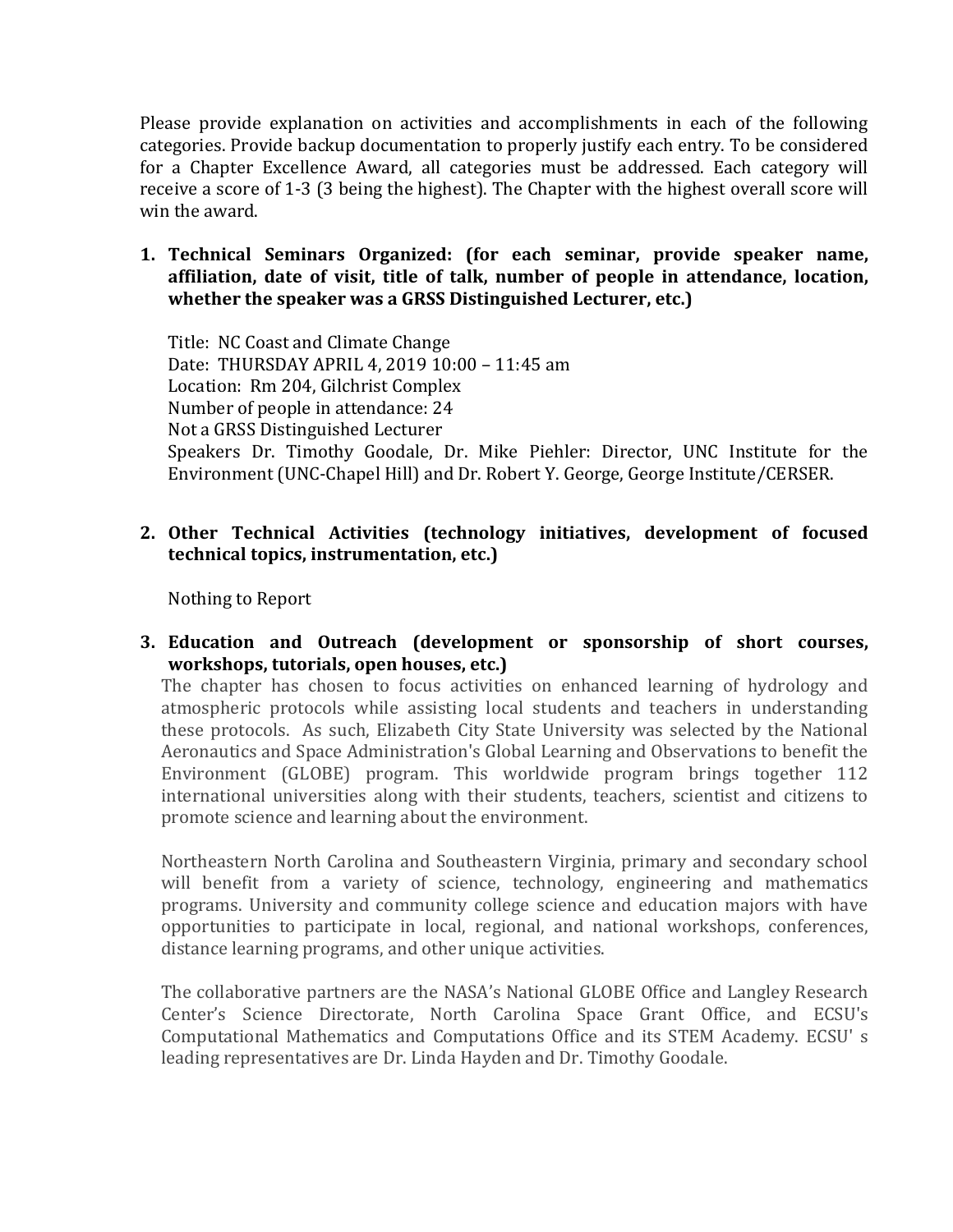On March 5-7, GRSS chapter representatives took part in a three-day workshop at NASA Langley in Hampton, Virginia. The Global Learning and Observations to Benefit the Environment (GLOBE) Program is an international science and education program that provides students and the public worldwide with the opportunity to participate in data collection and the scientific process, and contribute meaningfully to our understanding of the Earth system and global environment.

## **4. Professional Development (career advising, mentoring, etc.)**

Representatives from NASA GLOBE and the workshop made presentations at local schools on March 7th. Dr. Tony Murphy, Director of the GLOBE Implementation Office and GRSS chapter representatives visited various classrooms in the area.



Event: GLOBE North American Regional Meeting (NARM) 2019 and Atmosphere Professional Learning Workshop Event Date: 03/05/2019 - 03/07/2019 Location: NASA Langley, Hampton, VA Number of people in attendance: 68 Not a GRSS Distinguished Lecturer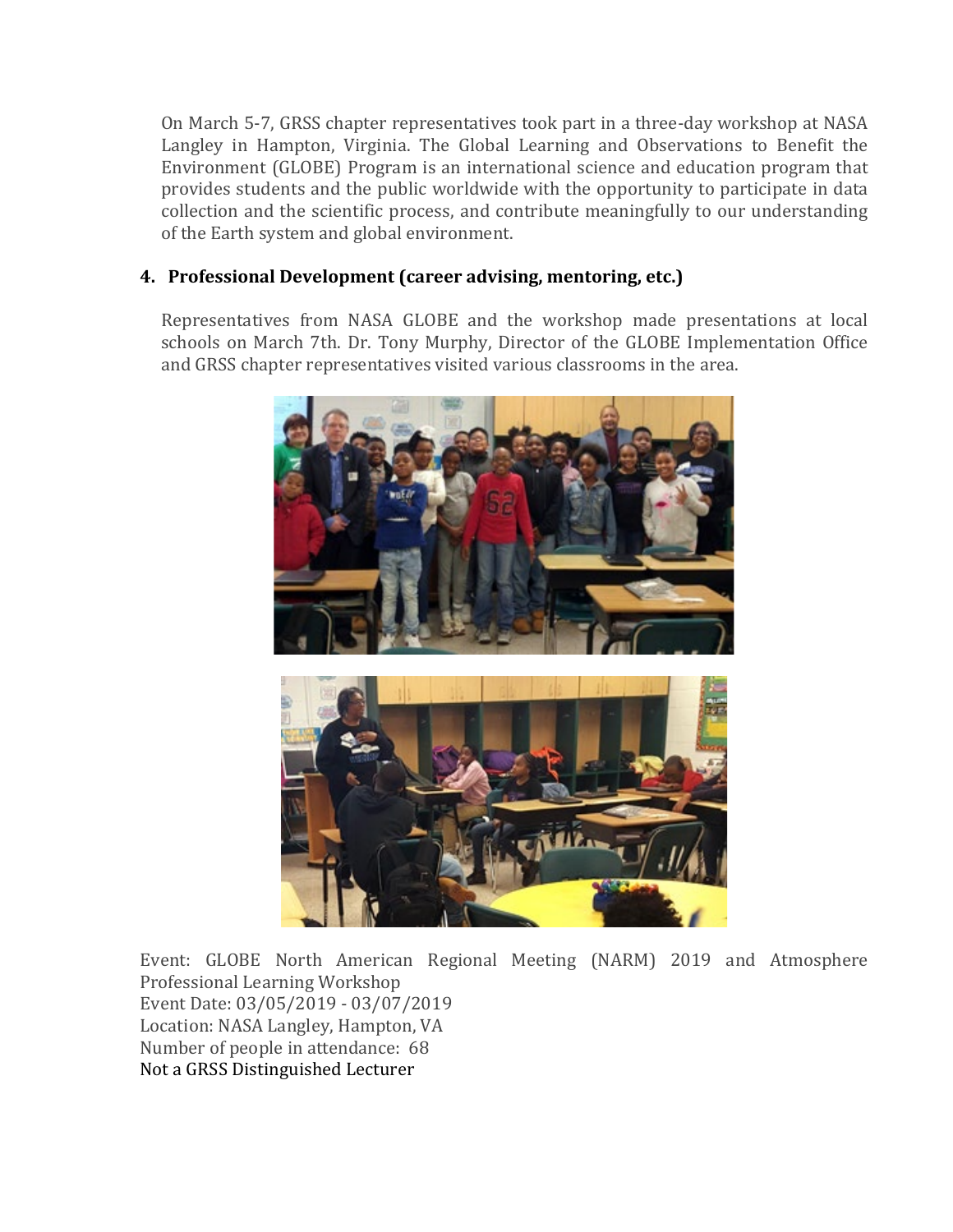NASA Langley's Science Directorate are global experts in air quality, radiation and climate, atmospheric composition, and active remote sensing. This GLOBE Atmosphere Professional Learning Workshop was designed to provide introductory information, as well as in-depth understanding of atmosphere concepts; specifically focusing on clouds and aerosols, and the relation to NASA's active Missions studying this area of atmospheric science. This workshop provided GLOBE Protocol Certification in Clouds and Aerosols and deeper understanding of the topic for current and new trainers.

## **5. Involvement with GRSS (participation in IGARSS and other GRSS-sponsored conferences, number of papers vs. number of membership, sessions organized at such conferences, hosting conferences, etc.)**

- The Chapter is providing leadership for outreach activities during IGARSS 2020 in Hawaii. Dr. Hayden leads the GRSS High School/Undergraduate Student Education committee.
- Chapter member attended IGARSS 2019 in Japan in support of HSUSO Education events.
- Led monthly conference GRSS Education Committee calls related to HSUSO outreach.



**6. Membership Development (report number of members in the last three years including the current one and comment the trend of memberships and possible actions performed, senior and fellow elevation, nominations submitted for senior and fellow members, etc.)**

Dr. Johnny Houston was added as a member of the chapter. Chapter focus for 2020 will be to increase teacher membership in the chapter. Participants in GLOBE training events will be assisted with membership applications and in some cases with membership fees.

**7. Fundraising (any activity for fundraising within the local industry, government, membership, etc.)**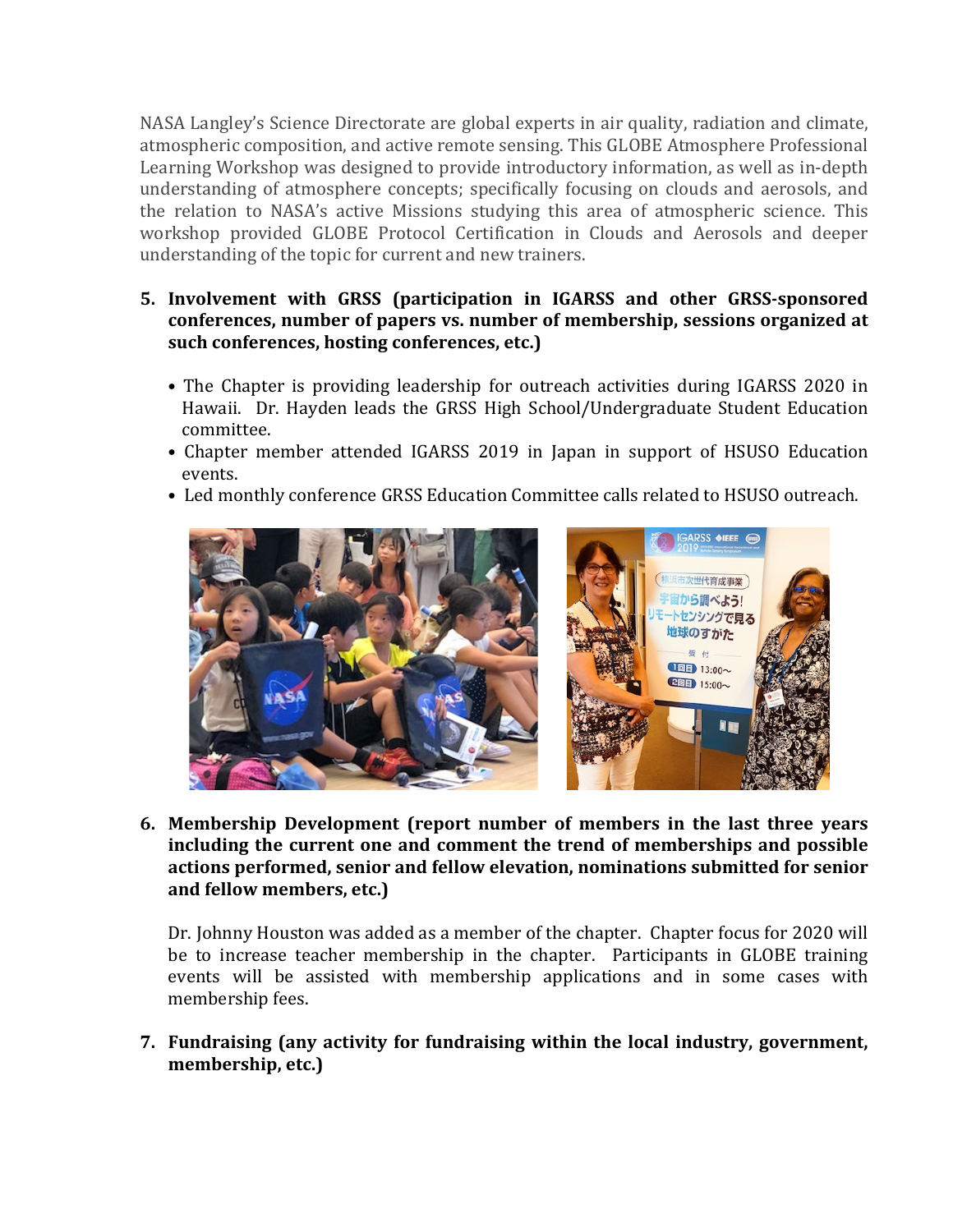Funding from Langley Research Center and the NSF Science Gateways Community Institute were used to support participation of one student's summer involvement in the GLOBE program at NASA Langley. That student provided illustrations and significant input in the design of the new GLOBE Science Process poster NP-2019-09- 063-LaRC.

Event GLOBE Hydrology Workshop for Teachers Event Date: 04/05/2019 - 04/06/2019 Location: Elizabeth City State University Number of people in attendance: 20 Not a GRSS Distinguished Lecturer

On April 5-6, 2019, GLOBE at Elizabeth City State University sponsored a Workshop for Teachers, which included the hydrology, clouds, and atmosphere protocols. Speakers included Lin Chambers **-** Science Education Integration Manager, NASA. Lin Chambers is a Physical Scientist at NASA Langley Research Center. She has had a variety of roles over the years, including directing both the Students' Cloud Observations On-Line and MY NASA DATA Projects. She began working with GLOBE around 2003 when she developed a protocol for observing contrails, which is now part of the GLOBE clouds protocol. Currently she is serving as the Science Education Integration Manager at NASA HQ.



**8. Membership Diversity (involvement of under-represented groups including women, and activities to promote and increase engagement of underrepresented groups)**

Seventy (70%) of the membership is African American. The chapter is housed on the campus of a Historically Black College/University.

**9. Web Presence (web site development and evidence that it is widely used, especially to enhance the above activities)**